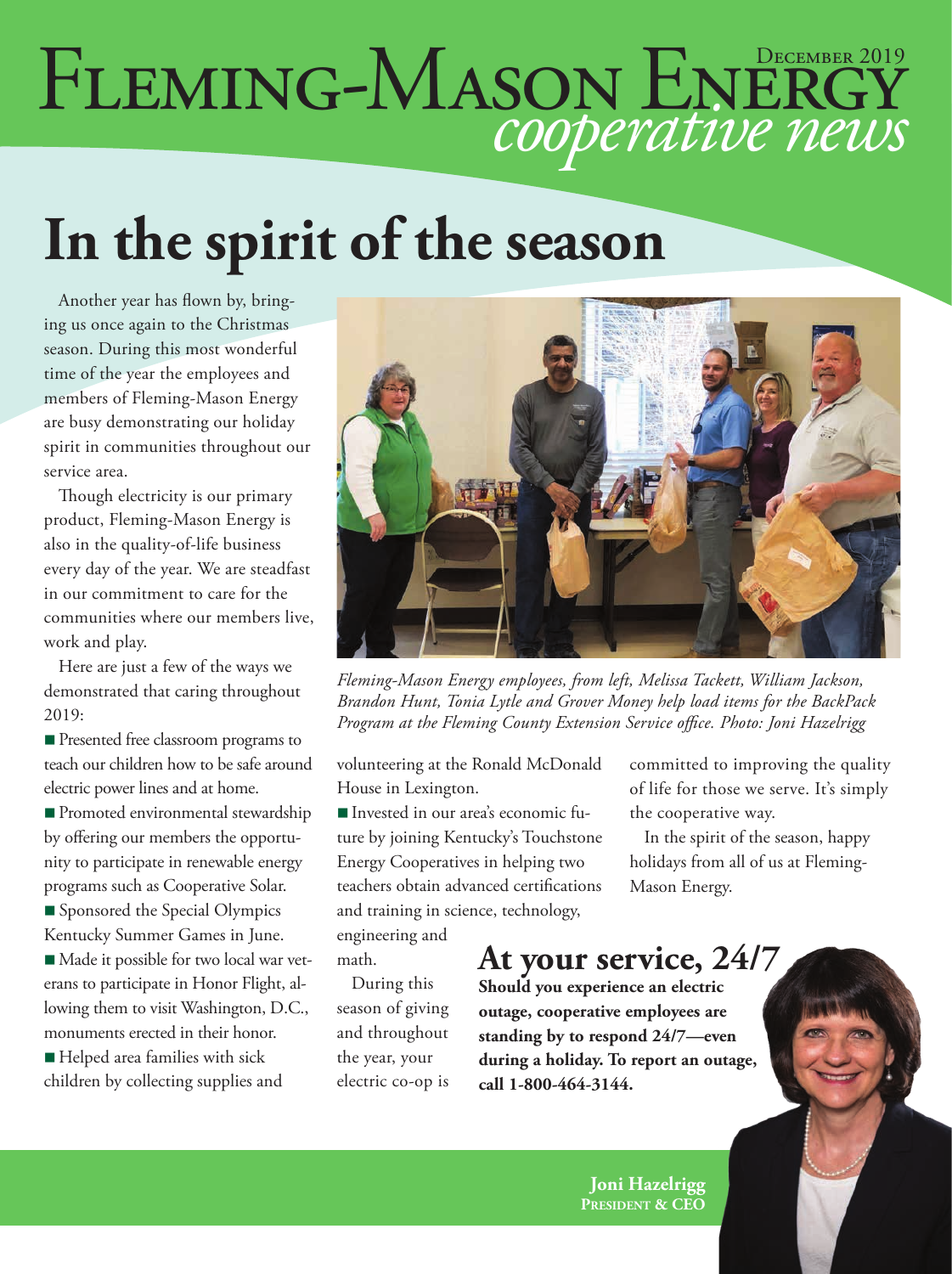

A Touchstone Energy<sup>®</sup> Cooperative A

Contact us: In Fleming County: (606) 845.2661

Other Counties: (800) 464.3144

Hours:  $7:30$  A.M.  $-4:30$  P.M.

Editor Lori K. Ulrich President & CEO Joni Hazelrigg

Board of Directors Lonnie Vice CHAIRMAN

> Tom Saunders Vice Chairman

Dina Gooding Secretary treasurer

Other Directors Timothy S. Eldridge Rick Hord John M. Roe Regina Rose

> Attorneys Marvin Suit Earl Rogers III

Follow us on: **Rounded square** Only use blue and/or white. For more details check out our Brand Guidelines.

### **Fleming-Mason Energy helps dedicate Morehead Generating Station**

On a bright day at the beginning of October, Fleming-Mason Energy Cooperative joined North American Bio Fuels and American Disposal Services to dedicate a new renewable

energy plant fueled by methane from the Morehead Landfill.

"We are excited to help make this possible for the communities we serve," says Fleming-Mason Energy Joni Hazelrigg, president and CEO. The cooperative plans to purchase and use all the energy generated from the landfill.

Construction for the Morehead Generating Station began in the spring.

The new plant can produce 1.6 megawatts of energy, enough to power 600 homes.

The plant is owned and operated by North American Bio Fuels, a Michiganbased renewable energy company. The plant is located adjacent to American Disposal Services' landfill, west of Morehead near Interstate 64. Two employees will operate and maintain the facility.

"This landfill gas plant produces clean, renewable power, and it is competitive on price," says Rich Spranger, director of operations at North American Bio Fuels.



*Fleming-Mason Energy President and CEO Joni Hazelrigg cuts the ribbon, along with Kentucky Representative Rocky Adkins, on her right, and others at the Morehead Generating Station dedication in October. Photo: Tim Webb*

As organic waste breaks down in the landfill, flammable methane gas is produced. The gas is collected by a system of pipes in the landfill and is transported to the plant, where it is used as fuel to produce electricity.

The plant is very efficient for a renewable power plant explains Brian Evans, chief operating officer of North American Bio Fuels. "This plant runs 80% to 90% of the time."

**Our office will be closed December 24, December 25 and January 1. Have a wonderful and safe holiday season!**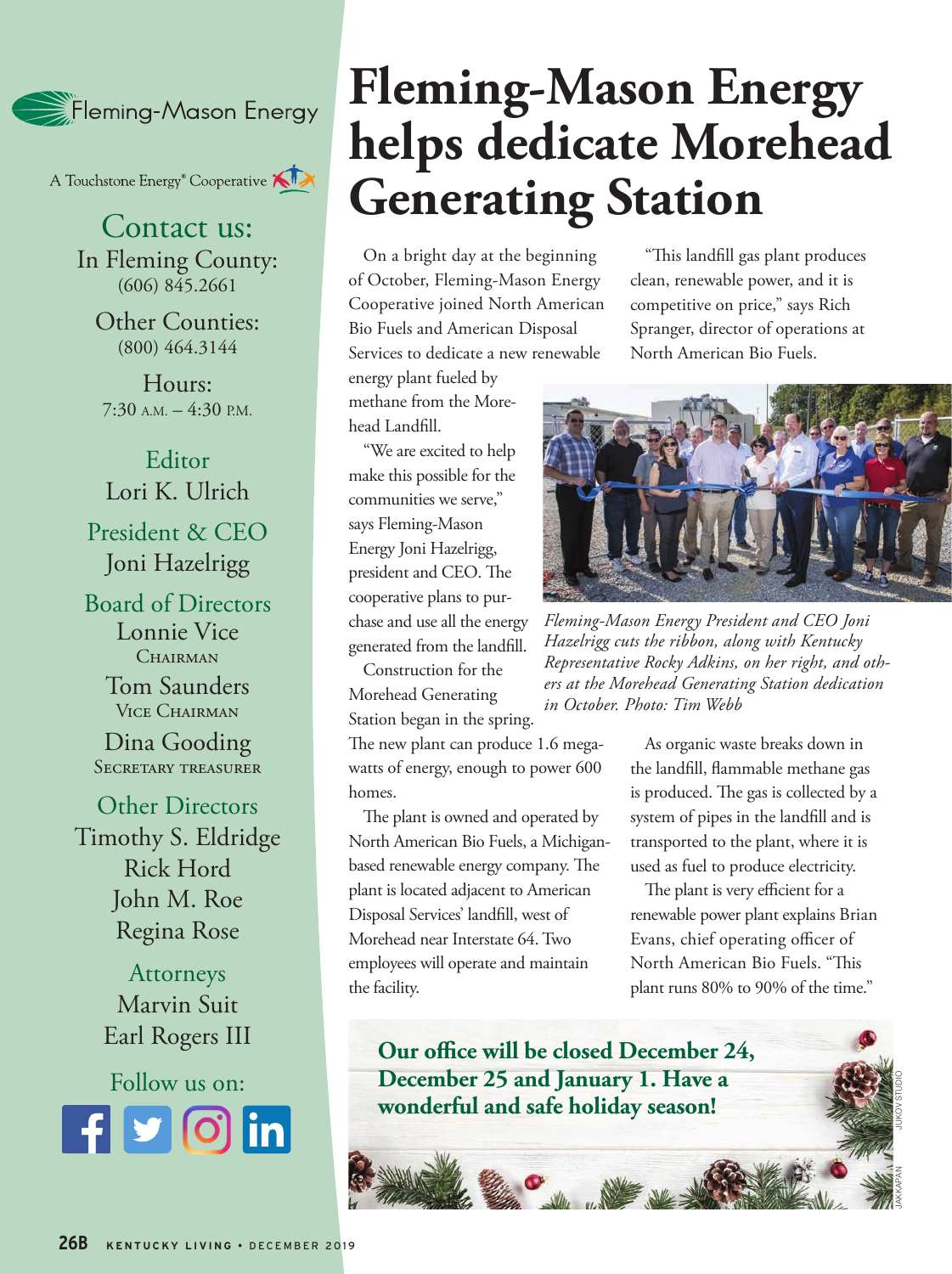## **Just For Kids** color santa & you could win a \$50 gift card

Fleming-Mason Energy is sponsoring a coloring contest for children ages 5 through 8. The winners, one from each age group, will win a \$50 gift card from Fleming-Mason Energy.



So color the picture and mail to: Fleming-Mason Energy, ATTN: Lori Ulrich, P.O. Box 328, Flemingsburg, KY 41041 Entries can also be dropped off at our offices in Flemingsburg. All entries must be received by Monday, December 16, 2019, by 4:30 p.m. So have fun and start coloring today! Name: \_\_\_\_\_\_\_\_\_\_\_\_\_\_\_\_\_\_\_\_\_\_\_\_\_\_\_\_\_\_\_\_\_\_\_\_\_\_\_\_ Address: \_\_\_\_\_\_\_\_\_\_\_\_\_\_\_\_\_\_\_\_\_\_ City: \_\_\_\_\_\_\_\_\_\_\_\_ State: \_\_\_\_\_\_\_\_\_\_\_\_\_\_\_\_\_ Zip: \_\_\_\_\_\_\_\_\_\_\_\_\_\_\_\_\_\_ Phone: (\_\_\_)\_\_\_\_\_\_\_\_\_\_\_\_\_\_\_\_\_\_\_\_\_  $Age$ Parents: \_\_\_\_\_\_\_\_\_\_\_\_\_\_\_\_\_\_\_\_\_\_\_\_\_\_\_\_\_\_\_\_\_\_\_\_\_  $F = \frac{1}{\sqrt{2\pi}} \int_{0}^{\frac{\pi}{2}} \frac{\sqrt{2\pi}}{4\pi} \int_{0}^{\frac{\pi}{2}} \frac{\sqrt{2\pi}}{4\pi} \int_{0}^{\frac{\pi}{2}} \frac{\sqrt{2\pi}}{4\pi} \int_{0}^{\frac{\pi}{2}} \frac{\sqrt{2\pi}}{4\pi} \int_{0}^{\frac{\pi}{2}} \frac{\sqrt{2\pi}}{4\pi} \int_{0}^{\frac{\pi}{2}} \frac{\sqrt{2\pi}}{4\pi} \int_{0}^{\frac{\pi}{2}} \frac{\sqrt{2\pi}}{4\pi} \int_{0}^{\frac{\pi}{2}} \frac{\sqrt$